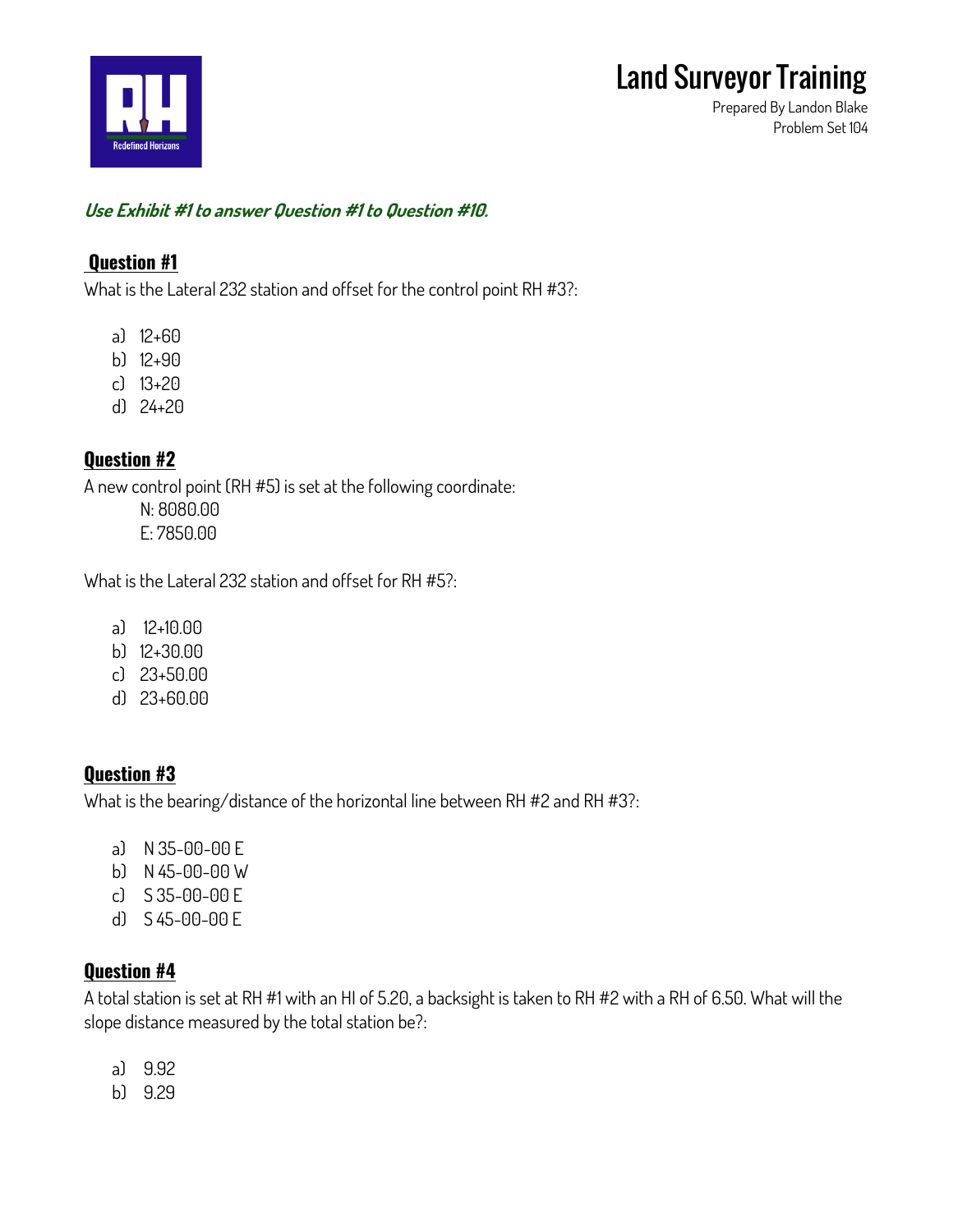**Prepared By Landon Blake**

**Problem Set 104**



**d) 220.43**

# **Question #5**

**The sanitary sewer manhole identified as SS MH 63 has a lateral 232 station offset of 11+10.00 20.00 left. The sanitary sewer manhole identified as SS MH 64 has a lateral 232 station offset of 10+70.00 30.00 right. What is the bearing between the SS MH 64 to SS MH 63?:**

- **a) S 41-31-50 E**
- **b) N 41-31-50 E**
- **c) S 88-57-38 E**
- **d) N 88-57-38 W**

# **Question #6**

**A total station is set at RH #2. A back-sight is taken to RH #1. An angle-to-the right of 113-57-45 is taken to RH #4. The horizontal distance between RH #2 and RH #4 is 178.88. What is the Northing and Easting of RH #4?:**

- **a) N 8350.00 E 7900.00**
- **b) N 8023.40 E 7885.15**
- **c) N 8400.00 E 8100.00**
- **d) N 8432.66 E 8114.57**

# **Question #7**

**The data in the coordinate table contains a mistake. What is it?:**

- **a) No stations are shown.**
- **b) No offsets are shown.**
- **c) The elevation for RH #2 is too low.**
- **d) There is a typo in the northing for RH #5.**

# **Question #8**

**A total station traverse between RH #2, RH #3, and RH #5 measured the following interior angles:**

- **20-41-59**
- **139-45-59**
- **19-32-09**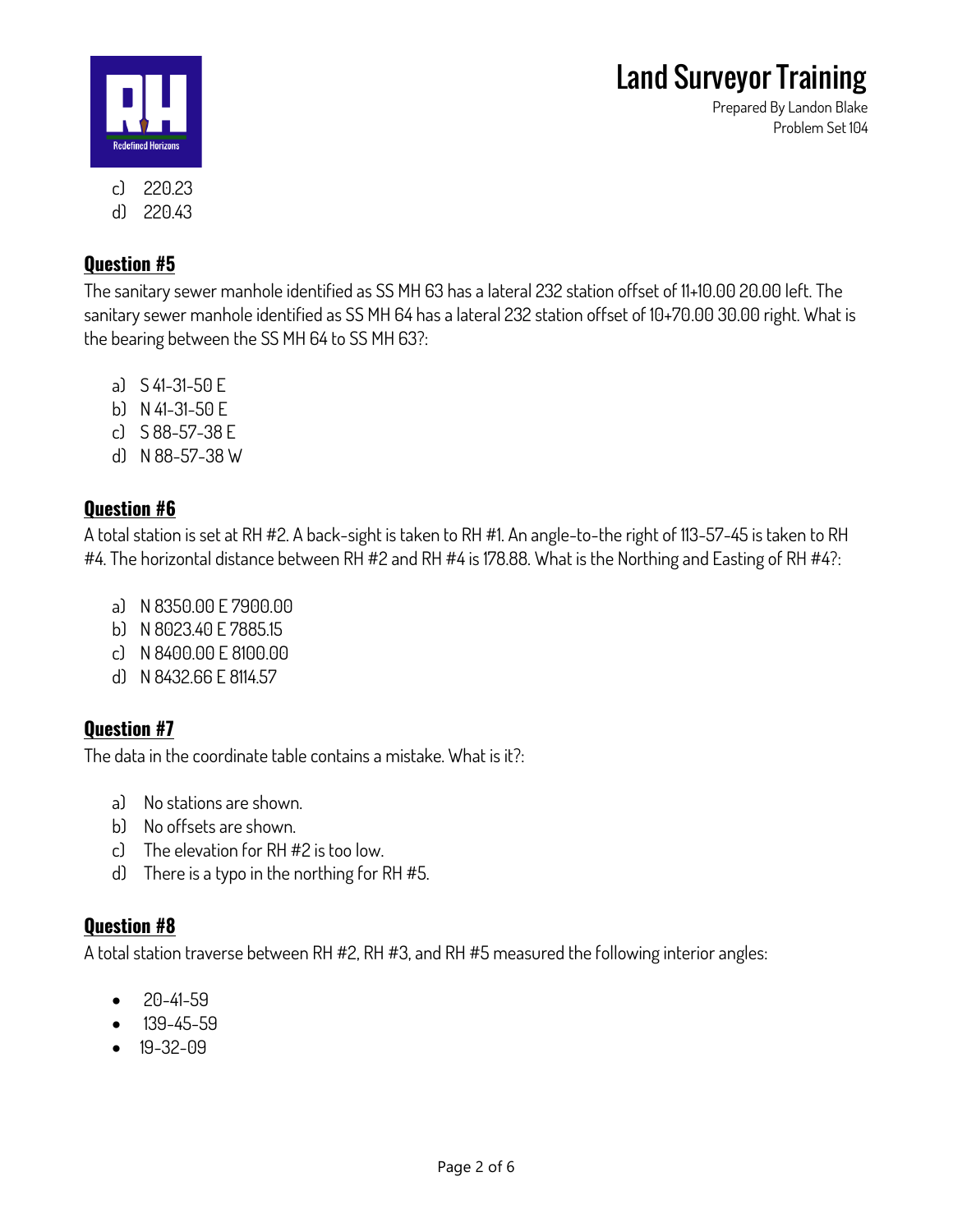

**Prepared By Landon Blake Problem Set 104**

**What is the angular closure error of the traverse?:**

- **a) + 7 Seconds**
- **b) - 7 Seconds**
- **c) + 3 Minutes**
- **d) -3 Minutes**

## **Question #9**

**A total station is set at RH #3. A back-sight is taken to RH #5. Which foresight observation from that set-up should have the least amount of error?:**

- **a) RH #3 to RH #2**
- **b) RH #3 to RH #4**
- **c) RH #3 to RH #1**
- **d) RH #3 to SS MH 63**

## **Question #10**

**A total station is set at RH #1 with an HI of 5.32, a foresight is taken to a rod on SS MH 63 with a rod height of 6.50. The measured Zenith angle is 9020'32". What is the elevation of SS MH 64?:**

- **a) 2324.12**
- **b) 2323.35**
- **c) 2322.17**
- **d) 2322.94**

## **Question #11**

**Which real estate legal principle is most likely to be known as "squatter's rights"?:**

- **a) Prescriptive Easement**
- **b) Adverse Possession**
- **c) Color of Title**
- **d) Foreclosure**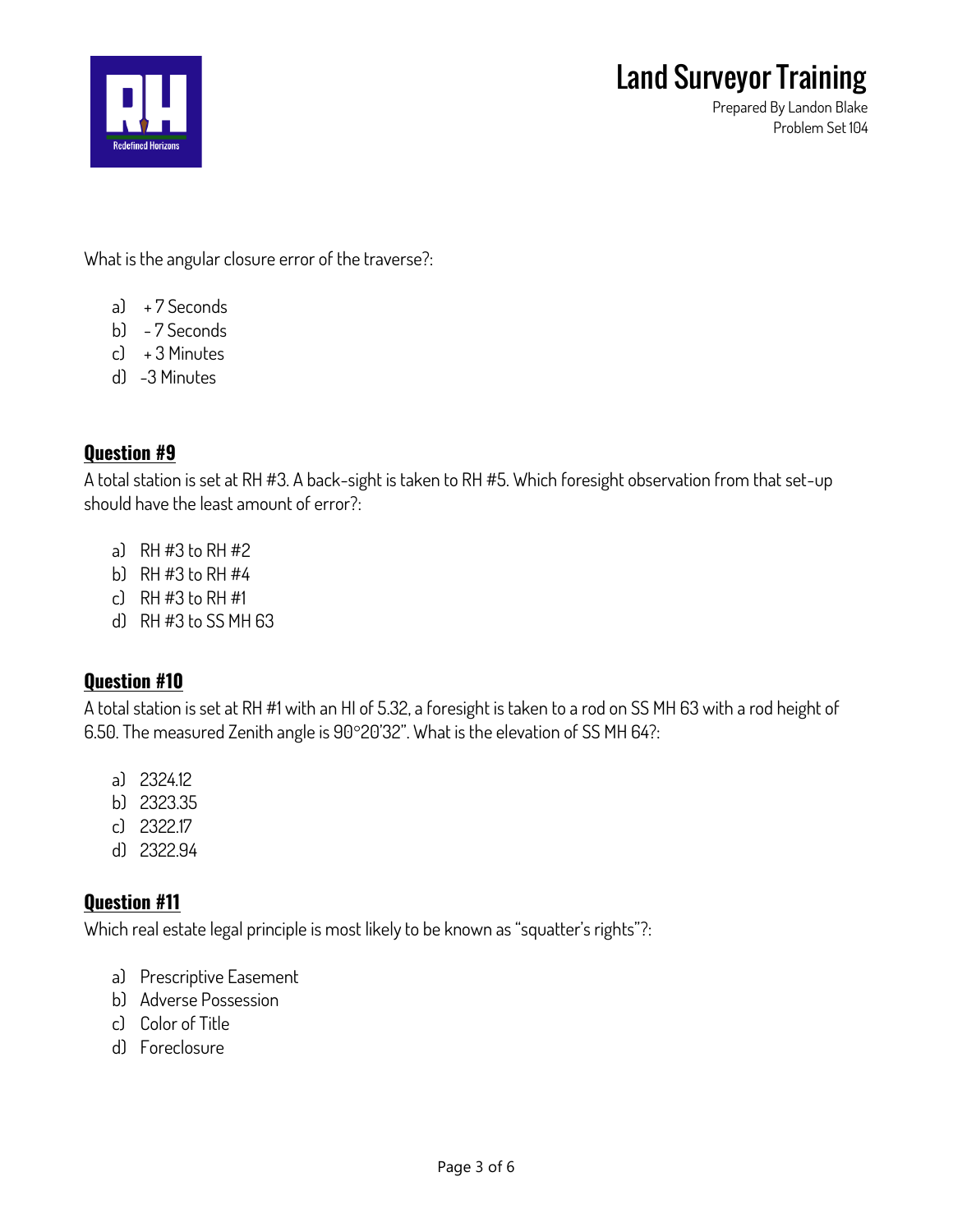

**Prepared By Landon Blake Problem Set 104**

## **Question #12**

**Which phrase best defines zoning?:**

- **a) Land use regulations applying to parcels in the same geographic area**
- **b) Rules related to protection of sensitive habitat**
- **c) Land use regulations defined in CC+RS**
- **d) Rules defined by the state government for buildings built in flood zones**

#### **Question #13**

**A temporary easement would most likely be used for:**

- **a) A new county road.**
- **b) A building encroachment.**
- **c) A cell tower lease.**
- **d) Access for construction**

#### **Question #14**

**An original controlling corner is typically created by:**

- **a) A subdivision survey.**
- **b) A retracement survey.**
- **c) A land title survey.**
- **d) A court judgement.**

#### **Question #15**

**A fee simple parcel is best defined as:**

- **a) A parcel held through payment of an annual fee.**
- **b) A parcel granted for payment of a one-time fee.**
- **c) A parcel from which the mineral rights have been severed.**
- **d) A parcel owned exclusively until sold.**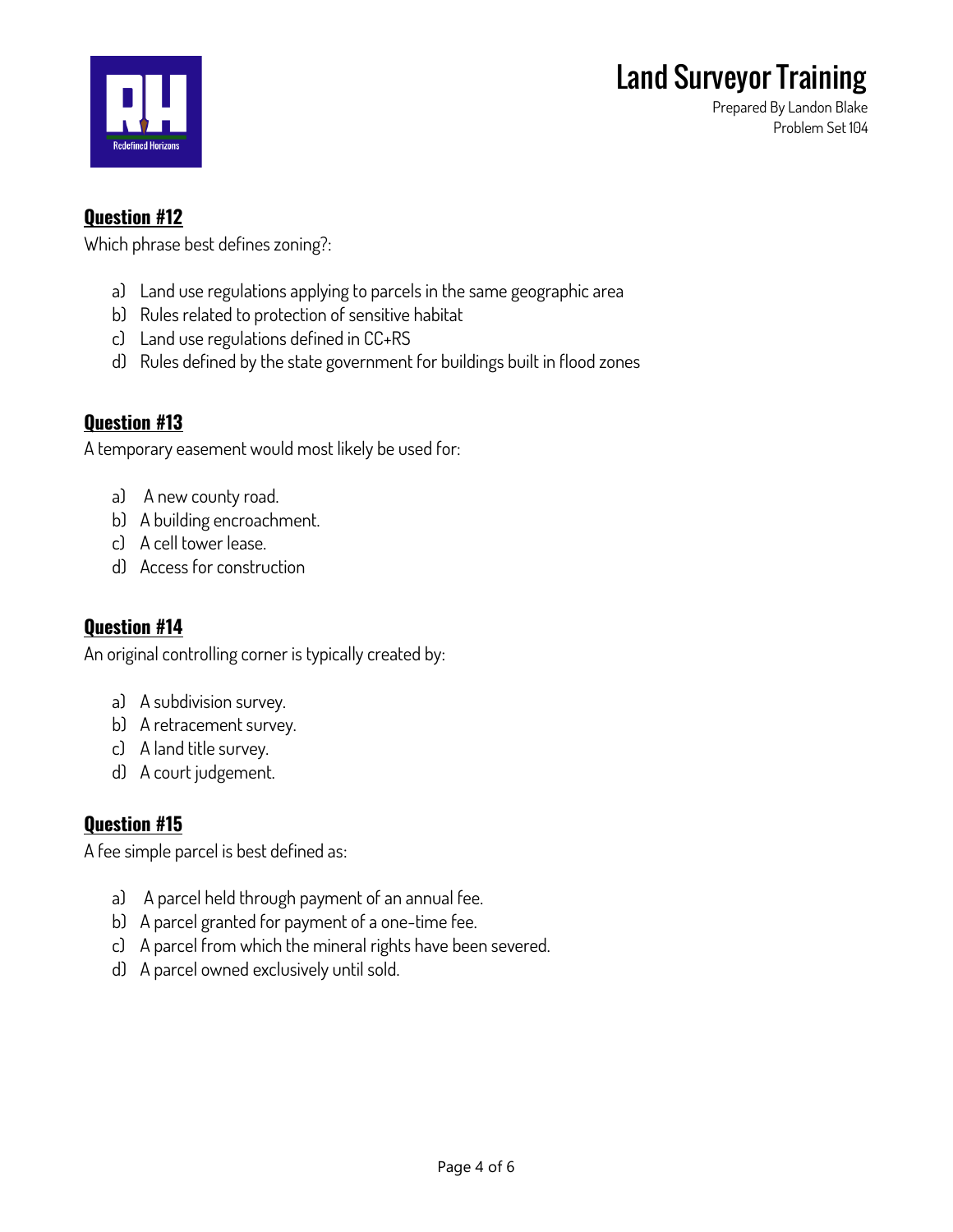

**Prepared By Landon Blake Problem Set 104**

#### **Use Exhibit #2 to answer Question #16 to Question #20.**

#### **Question #16**

**At which identified point on the map would we expect distortion in the orthophoto to be worst?:**

- **a) RH #1**
- **b) RH #2**
- **c) A**
- **d) C**

#### **Question #17**

**As the UAV moves down flight line #1 over Blakes Creek, what happens to the footprint of each image?:**

- **a) The footprint gets smaller.**
- **b) The footprint gets larger.**
- **c) There is no change.**
- **d) The footprint changes orientation.**

#### **Question #18**

**Four new control points will be set before the UAV flight. Which point identified on the map would be the most redundant?**

- **a) A**
- **b) C**
- **c) D**
- **d) E**

## **Question #19**

**How could you improve the configuration of the flight lines?:**

- **a) Use a zig-zag pattern.**
- **b) Lower the flying height.**
- **c) Space them farther apart.**
- **d) Orient them parallel to the creek.**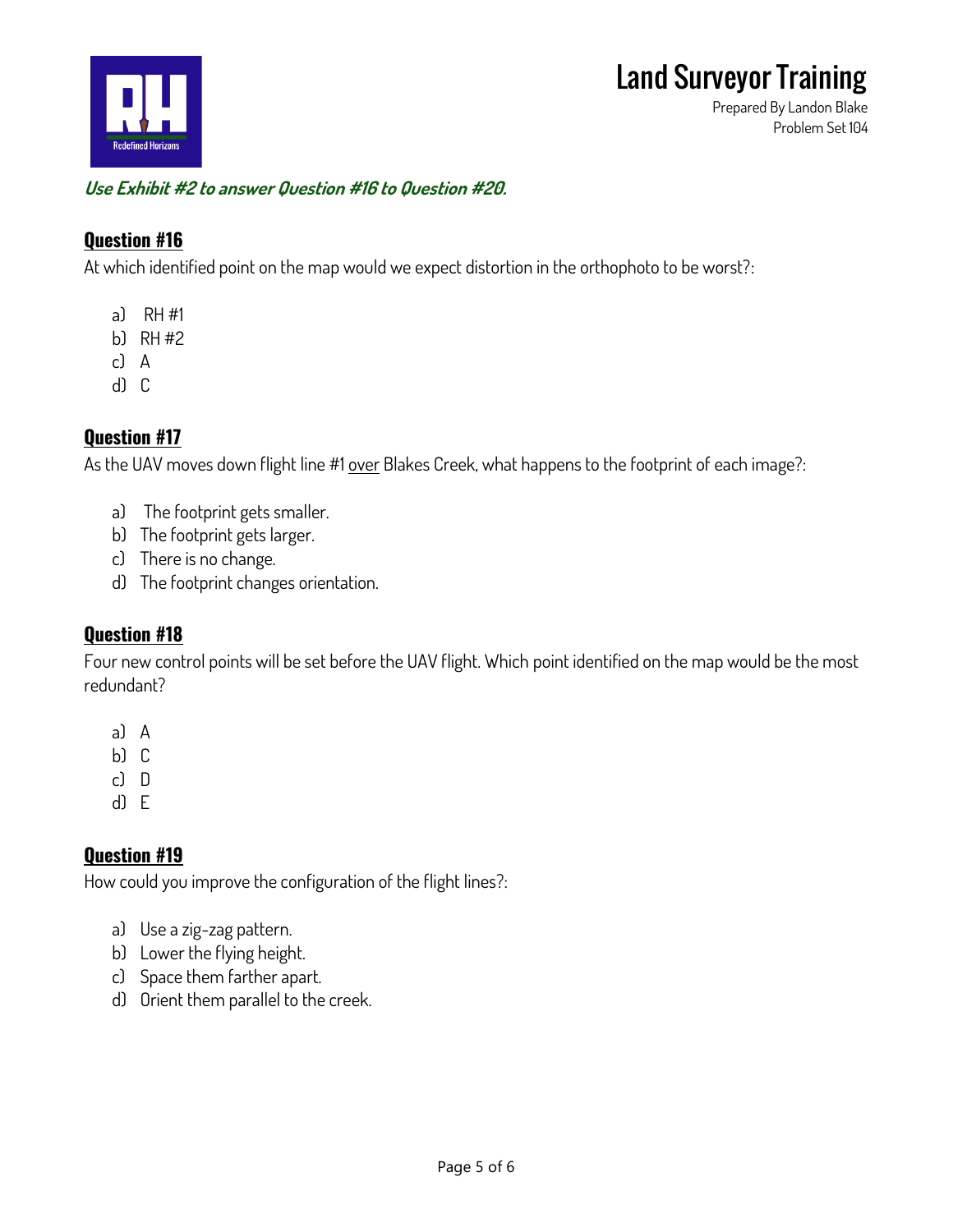



**Prepared By Landon Blake Problem Set 104**

#### **Question #20**

**What is the biggest problem with the proposed control point configuration?:**

- **a) The control points aren't evenly spaced.**
- **b) The control points aren't intervisible.**
- **c) There is too much vertical change between control points.**
- **d) The control points are bunched on ½ of the project site.**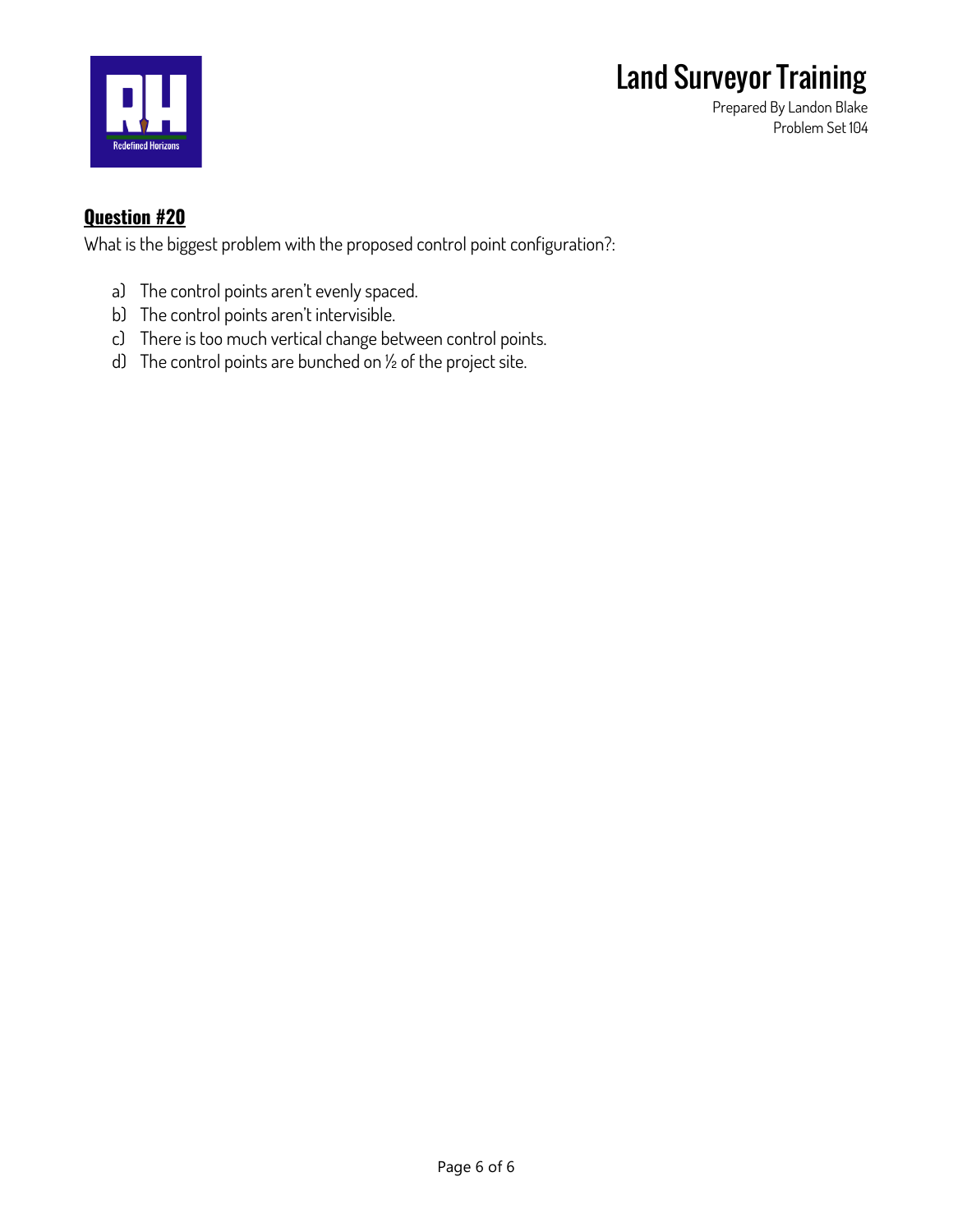